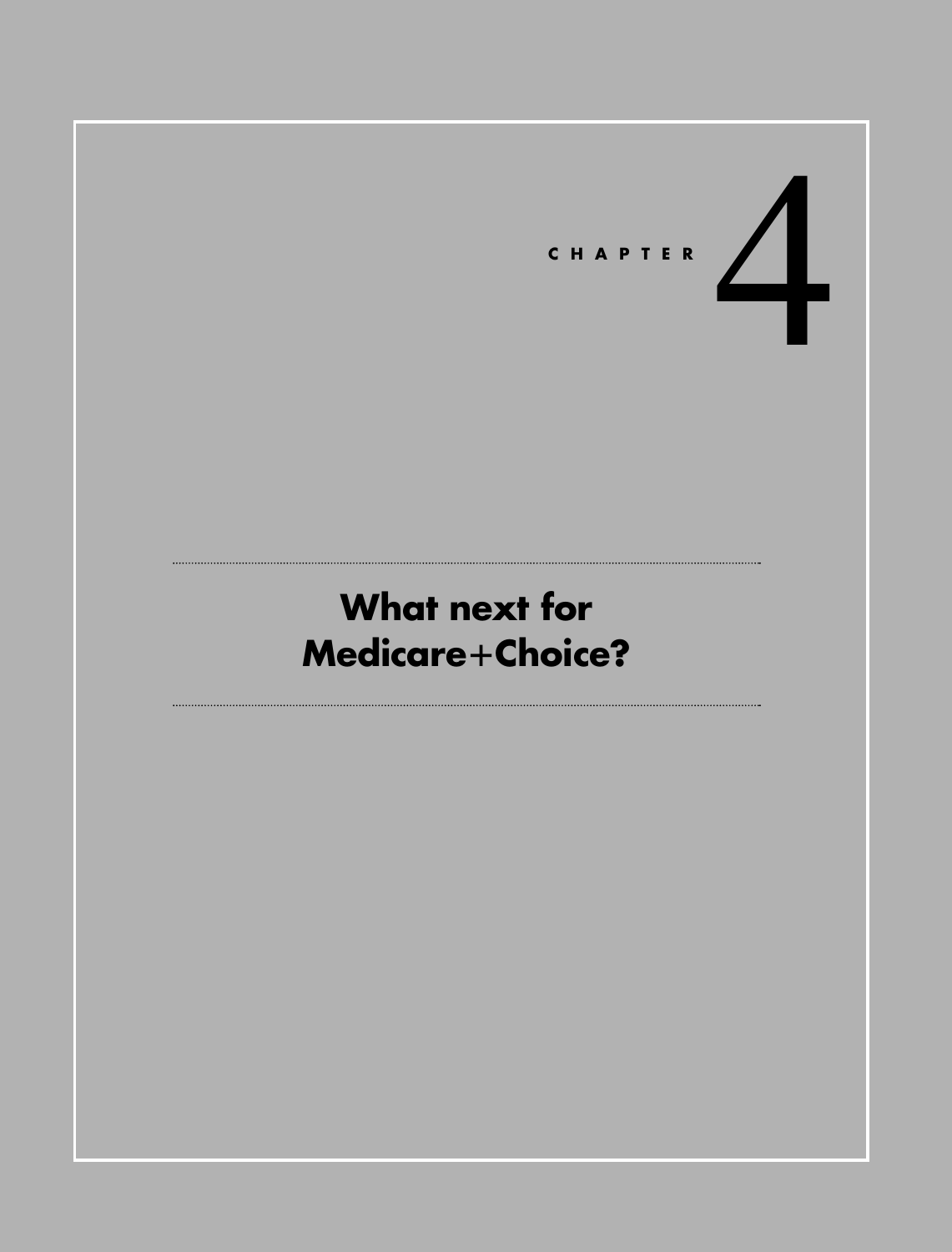## **RECOMMENDATION**

The Congress should set payments to Medicare+Choice plans at 100 percent of per capita local feefor-service spending as soon as possible, and an adequate risk-adjustment mechanism should be phased in at least as rapidly as called for in current law.

**\*YES: 12 • NO: 2 • NOT VOTING: 1 • ABSENT: 2**

**\*COMMISSIONERS' VOTING RESULTS**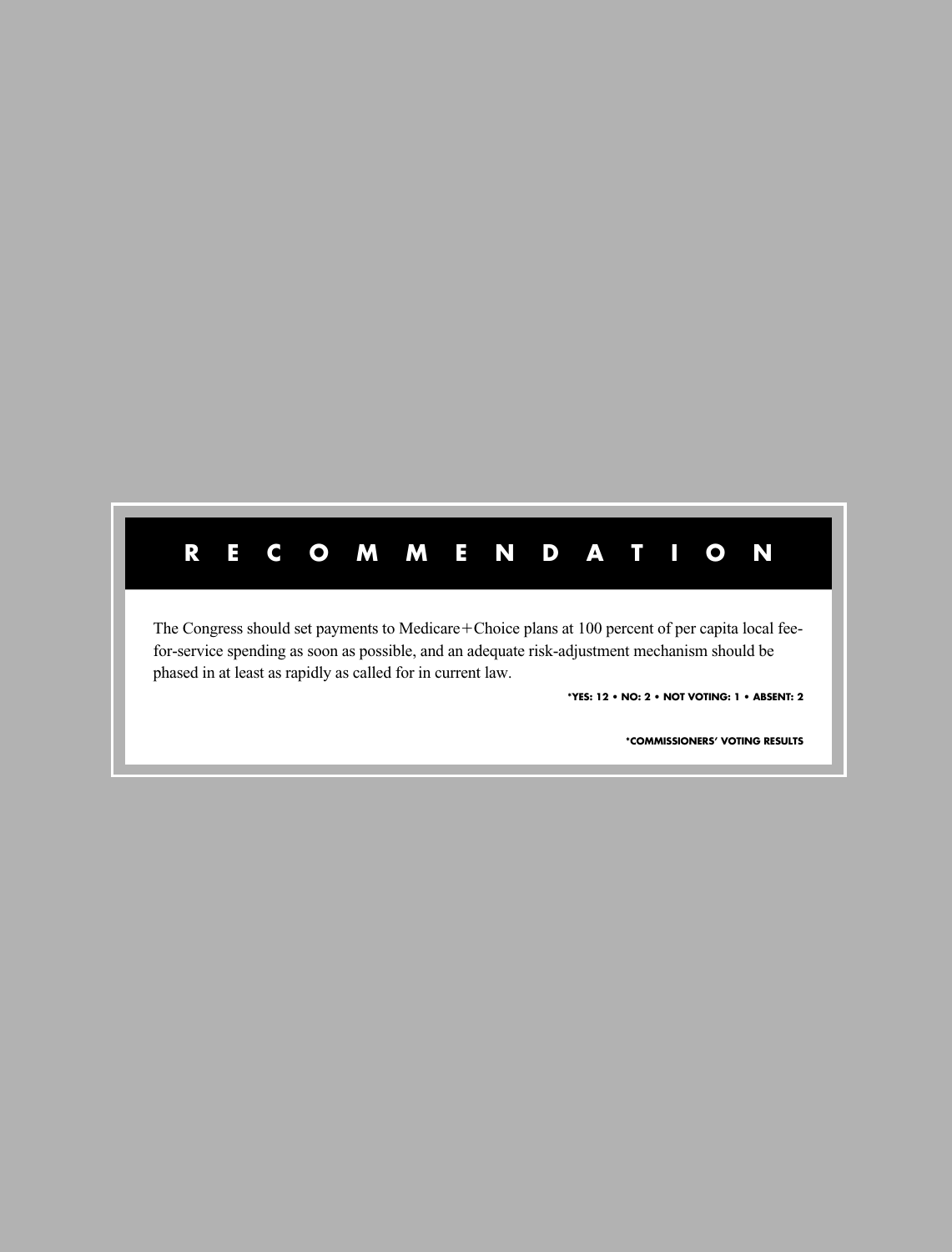#### **CHAPTER**

## **What next for Medicare**-**Choice?**

he Balanced Budget Act of 1997 established the Medicare+Choice program to increase choices available to Medicare beneficiaries, address perceived regional inequities caused by payment rates that varied widely across the country, and reduce overall Medicare spending. Unfortunately, the payment system governing it is a complex patchwork that creates inequities between Medicare+Choice plan payments and traditional fee-for-service spending in local areas, leading to unsustainable underpayments and unnecessary overpayments to health plans. To preserve the Medicare + Choice program for the long run and correct some of the current problems, the Medicare Payment Advisory Commission recommends moving as soon as possible to a financially neutral payment system in which payments to Medicare+Choice plans are set equal to local spending in traditional fee-forservice Medicare, with adequate risk adjustment. The Commission also examines how competitive bidding might work in conjunction with a financially neutral payment system, although we make no recommendations about moving to competitive bidding at this time. Medicare spend

#### **In this chapter:**

• Problems with the Medicare+Choice payment system

4

- A better payment system
- Could competitive bidding improve a financially neutral payment system?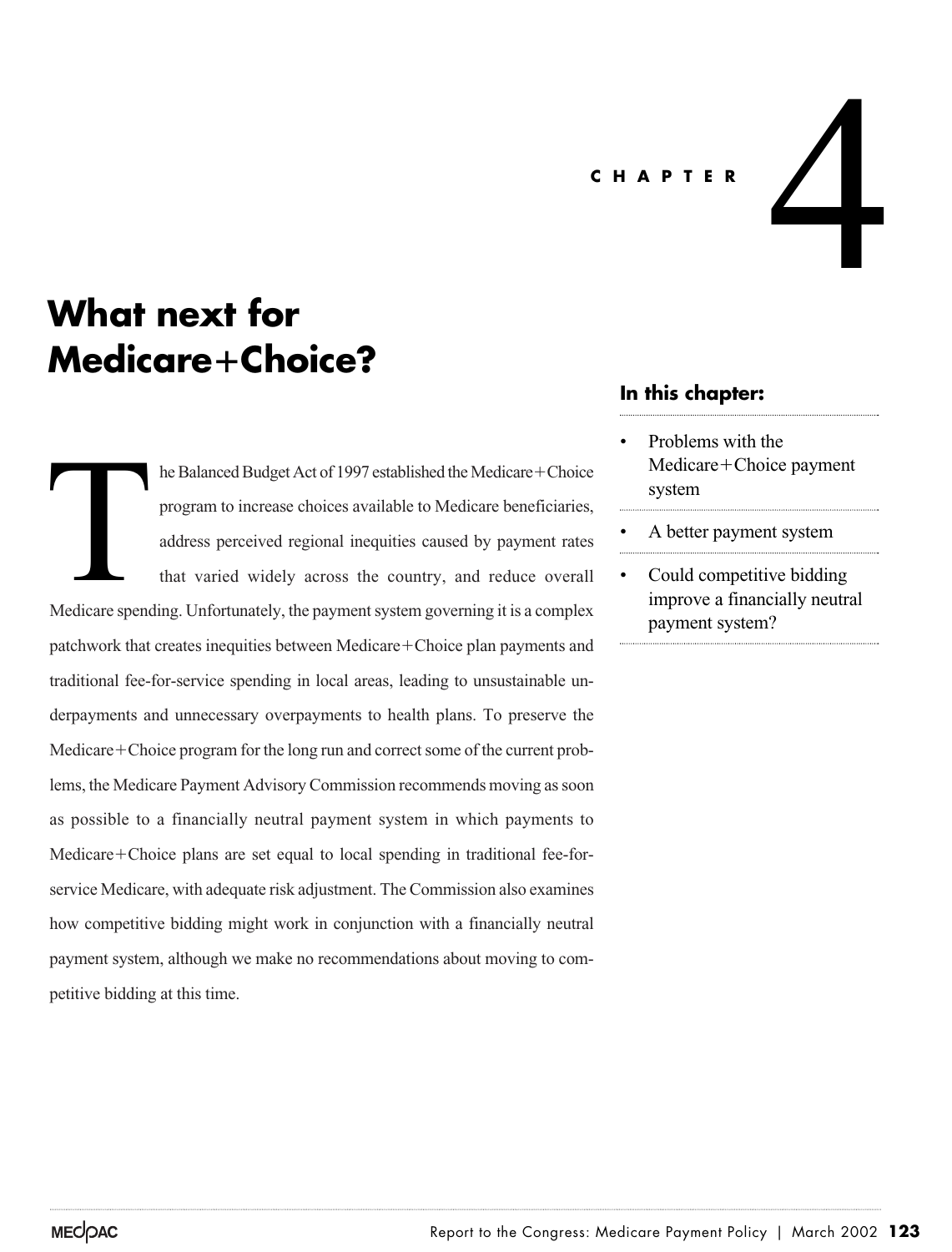The Balanced Budget Act of 1997 (BBA) established the Medicare+Choice  $(M+C)$ program with a payment system designed to correct some perceived problems with the pre-BBA payment system for health plans, such as payment rates that varied widely across the country. The  $M+C$ program was also intended to increase the plan choices available to Medicare beneficiaries and to reduce overall Medicare spending. Unfortunately, the M-C payment system has been unsuccessful in addressing the perceived problems with the pre-BBA system and has made some worse. It has not solved the problem of unequal plan distribution across the country, nor has it reduced the costs of the Medicare program. In fact, market forces that have increased costs and reduced enrollment in health maintenance organizations (HMOs) in general, combined with lower growth in plan payments in certain areas, have caused many  $M+C$  plans to exit the program, leaving beneficiaries with fewer choices instead of more. Finally, in trying to solve geographic inequities, the  $M+C$ payment system created inequities between M+C payments and spending in traditional fee-for-service (FFS) Medicare within local areas. To improve equity between M-C payments and traditional FFS spending and avoid unsustainable underpayments and unnecessary overpayments to plans in local areas, the Medicare Payment Advisory Commission (MedPAC) recommends moving as soon as possible to a financially neutral system in which Medicare pays the same riskadjusted amount for beneficiaries enrolling in M-C plans as it pays for beneficiaries remaining in traditional FFS Medicare. In making this recommendation, we are expanding on a recommendation we made last year (MedPAC 2001).

## **Problems with the Medicare**-**Choice payment system**

Four years after the implementation of the M-C program, few are happy with the results. Medicare beneficiaries generally have access to fewer private plans and less generous benefit packages than they did before the BBA, in part because of recent market forces affecting the entire HMO industry and in part because of  $M+C$ restrictions on the growth of plan payments in some areas. The M-C program has not resulted in cost savings for Medicare, nor has it addressed the continuing geographic disparities in access to plans and plan benefits. Private plans contend they cannot participate in Medicare in many areas of the country under the current payment structure, and health policy analysts object to the inappropriate incentives that result from payment inequities in local areas.

#### **Reduced access to plans and decreased benefits**

The number of plans participating in Medicare has fallen since the implementation of the  $M+C$  program, and the additional benefits offered have decreased steadily. The number of M-C contracts peaked at 346 in 1998. By January 2002, this number had fallen to  $148<sup>1</sup>$  In the past four years, between 300,000 and 1 million M-C enrollees annually have lost access to the plan they were in and had to switch to another plan (if one was available in their area) or return to traditional FFS Medicare. Beneficiaries returning to traditional Medicare could purchase a Medicare supplemental insurance policy (known as medigap), but generally faced higher premiums for medigap coverage than they had paid for their  $M+C$  plan and were limited in their choice of coverage.<sup>2</sup> Such

disruptions can take a financial and emotional toll on beneficiaries, who may have to switch health care providers or face larger out-of-pocket costs for health care services and outpatient prescription drugs.

In many cases, plans that have not withdrawn have reduced the overall value of their benefit packages. Before the inception of M-C, Medicare HMOs were popular in certain areas of the country because they offered extra benefits—such as coverage for outpatient prescription drugs and lower copayments for hospital admissions and physician visits than traditional Medicare—at little or no additional cost to their enrollees. M-C plans provided a less expensive alternative than medigap insurance for beneficiaries in many areas of the country. In response to rising health care costs and slow growth in M-C payments in certain areas, however, plans have steadily increased the premiums they charge beneficiaries and reduced the benefits they offer. The percentage of beneficiaries living in areas where at least one zero-premium plan is offered has fallen by about half (60 percent to 32 percent) since 1999. While 51 percent of beneficiaries still have access to at least one plan that offers prescription drug benefits in 2002, the dollar value of these benefits has declined significantly. Plans have been increasing beneficiary copayments, limiting the total dollar amount of coverage, restricting coverage to a formulary, or covering only generic drugs.

Reduced plan participation and declining benefit packages are not unique to the M-C program. The commercial HMO market has experienced similar trends in recent years; one study suggests that overall HMO market share is lower now than at any time since 1993 (Gabel et al. 2001). Analysts cite several reasons for these trends. First, health care consumers

1 The reduction in contracts was due in part to a number of HMO contract consolidations over the same period.

<sup>2</sup> Medigap plans are privately purchased insurance plans that cover some of the costs of health care not covered in traditional FFS Medicare, including some portion of beneficiaries' deductibles, coinsurance, and copayments for traditional Medicare services. Current medigap plan options include 10 standardized plans and a number of other plans that either pre-date or are otherwise exempt from adhering to the federal standards. Few medigap plans offer any prescription drug coverage, and those that do generally have much higher than average premiums and limited coverage. The General Accounting Office reported that, in 1999, the average annual premium for medigap plans was more than \$1,300 (GAO 2001). Beneficiaries whose M+C plans leave the program are only guaranteed to be able to purchase some of the standardized plans; none of these guaranteed options offers prescription drug coverage.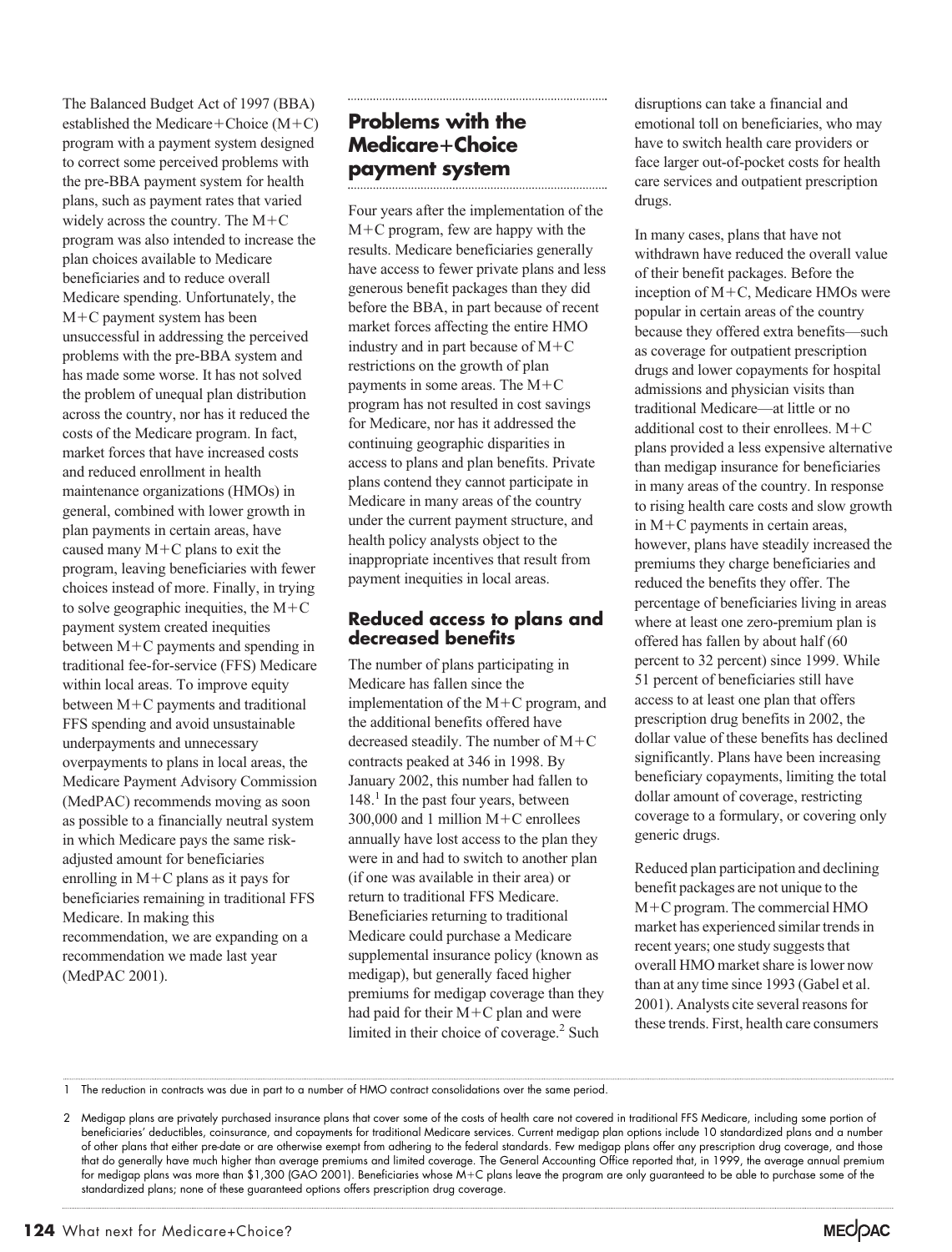are increasingly rejecting many techniques that HMOs use to control costs, such as restricted provider networks, specialty referral requirements, and preauthorization for services. In response, HMOs have loosened some of these restrictions, causing costs and premiums to rise (Gabel et al. 2001). Also, consumer demand for large, stable provider networks and consolidations of providers have increased providers' bargaining leverage enough that they generally no longer offer the deep discounts that helped HMOs lower costs in the past. The combination of rising costs and declining enrollments has caused the entire HMO industry, not just Medicare HMOs, to consolidate, restrict benefit offerings, and charge higher premiums.

#### **Lack of cost savings**

Although the number of exits suggests that M-C payment rates may currently be too low to sustain plan participation in some areas, the M-C program has not resulted in cost savings for Medicare. In fact, MedPAC has estimated that average spending for beneficiaries in the  $M+C$ program was about 4 percent higher than spending for demographically similar beneficiaries in the traditional Medicare program in 2001.3 This estimate does not adjust for the relative health of beneficiaries in M+C plans or traditional Medicare.

#### **Payment inequities between Medicare**-**Choice and feefor-service Medicare in local health care markets**

In trying to solve the pre-BBA problem of wide differences in plan payment rates across the country, the M-C payment system created a new problem: payment inequities between  $M+C$  and traditional FFS within local health care markets. The BBA constrained M-C payment rates in

many areas of the country in which FFS spending was higher than average, while setting M-C payment rates far above local FFS spending in many areas with lower-than-average spending (see Chapter 1, p. 31). Ironically, this policy, which has caused M-C payments to lag behind FFS costs in some areas, may make it more difficult for private plans to serve areas where they would otherwise be most effective in negotiating provider discounts, managing use of health care resources, and providing health services to beneficiaries more efficiently than traditional FFS Medicare. At the same time, the system subsidizes private plans for operating in areas of the country in which market conditions make it difficult to manage care or operate more efficiently than traditional Medicare.

Areas of the country with relatively high concentrations of health care providers and beneficiaries and high FFS spending (often an indicator of above-average health care use) have generally been amenable to HMO cost-control methods. In these areas, private plans typically have more success negotiating with health care providers for volume discounts and using resource management tools to control use of services. In addition, many of these areas have above-average  $M+C$  payment rates, either because beneficiaries' use of health care resources is higher than average or because prices are higher than average, or both. By taking advantage of higher payment rates and more cost saving opportunities, plans generally have been able to offer additional benefits in these areas at little or no additional premium. In some cases, plans have used the extra revenues they generate to subsidize services in less profitable adjoining areas. However, by restraining payment increases, the M-C payment system may have reduced the incentives for M-C plans to operate in these areas.

The  $M+C$  payment system also introduced floor payment rates (subsidies) to encourage plans to operate in lowerpayment areas. Many of these areas, though not all, have few providers and relatively few Medicare beneficiaries spread over large distances, making them unfavorable to HMOs.<sup>4</sup> The limited number of health care providers makes it difficult for plans to negotiate volume discounts or establish adequate provider networks. The limited number of beneficiaries increases the financial risk to plans and generally makes serving these areas financially questionable. Although the floor payment rates have been unsuccessful in attracting many managed care plans to enter these areas, private FFS plans are beginning to recognize a profit opportunity.5 The first such plan, called Sterling Option 1, has more than 19,000 enrollees in 24 states. Sterling serves mostly floor payment rate counties, where it receives M-C payment rates set far above local FFS spending while paying providers essentially FFS rates (based on the Medicare fee schedule). In addition to being costly for the Medicare program because of the subsidy, the plan offers beneficiaries little beyond the basic Medicare benefit package and charges enrollees a monthly premium of \$78. The floor payment rates inappropriately provide incentives for private plans to enter areas where they are least likely to influence market behavior or contain costs.

#### **The Medicare**-**Choice payment system needs to be changed**

The current  $M+C$  payment system does not encourage more health plan choice or save Medicare money. It also discourages plan entry in areas where M-C plans are most effective at competing with

- 3 To estimate relative spending in M+C and traditional FFS Medicare, MedPAC first calculated M+C spending using M+C payment rates, weighted by enrollment. Next, we used the Centers for Medicare & Medicaid Services' national growth factors for 2000 and 2001 to update the 1999 estimates of per-capita FFS spending (without graduate medical education payments and standardized for demographic factors) for each county. We weighted aggregate FFS spending by M-C enrollment and compared it with M-C spending.
- 4 Some areas, such as Portland, Oregon and Minneapolis, Minnesota, are exceptions to this generalization in that they have relatively large provider and beneficiary populations and high HMO penetration, even though they have lower-than-average M-C payment rates.
- 5 Private FFS plans pay providers for each covered service they deliver and allow enrollees to obtain services from any provider willing to accept the plan's payments (which are typically based on the Medicare FFS payment schedule).

MECOAC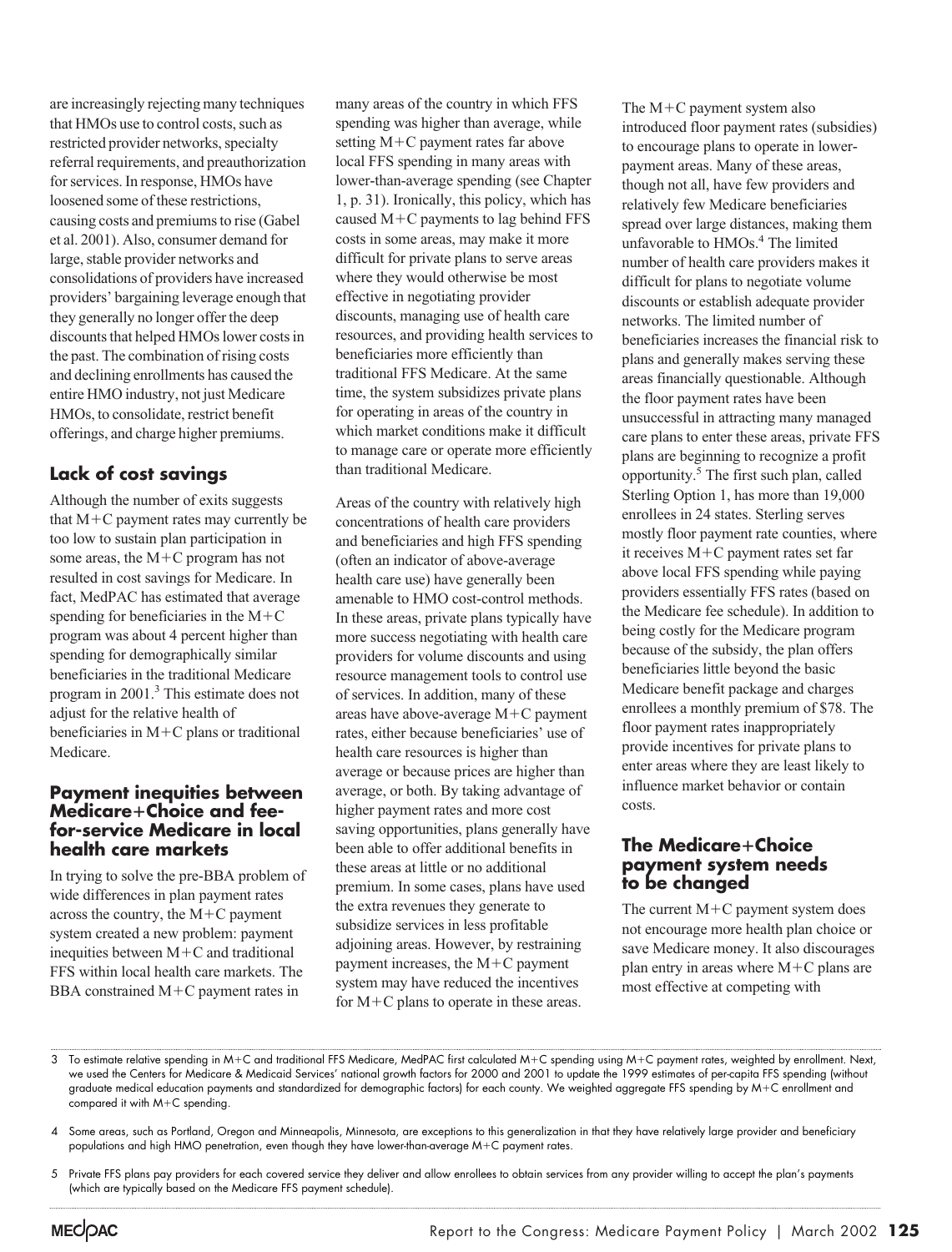traditional FFS Medicare and encourages plan entry in areas where they are least effective. In addition, the current system has not been successful in solving the geographic equity problem of beneficiaries in some areas having access to additional benefits, generally at lower cost than medigap coverage, while beneficiaries in other areas do not. However, as long as FFS spending varies substantially across geographic areas, the geographic equity problem is difficult to solve without introducing serious inequities in M-C payments and traditional FFS spending at the local level. For these reasons, the current  $M+C$ payment system is unsustainable in the long run and may ultimately result in few plans operating in areas other than floor payment rate counties.

## **A better payment system**

Notwithstanding problems with the payment system, the M-C program itself is popular. Many beneficiaries value the option of receiving Medicare benefits through private health plans. Believing that private plans may do a better job of delivering cost-effective, high-quality health care to beneficiaries than a government-run system, many policymakers support Medicare reform proposals that would rely heavily on the private market to provide Medicare benefits.

To preserve and sustain the  $M+C$ program for the long run without substantially increasing Medicare spending, the Commission recommends a financially neutral payment system that would equalize Medicare payments between beneficiaries in M-C and in traditional FFS Medicare within local areas, adjusted for differences in risk. This system would provide beneficiaries with the choice of enrolling in an M-C plan or remaining in traditional FFS without directing beneficiaries toward one option or the other. Furthermore, the Commission believes that if the  $M+C$ program provides a choice of delivery systems and additional value for

beneficiaries, it should do so without costing Medicare more than it would otherwise pay to provide the basic benefits package to enrollees through the traditional FFS program.

#### **RECOMMENDATION**

**The Congress should set payments to Medicare**-**Choice plans at 100 percent of per capita local fee-forservice spending as soon as possible, and an adequate risk-adjustment mechanism should be phased in at least as rapidly as called for in current law.**

The Commission would prefer to see payment rates moved to 100 percent of per-capita local FFS spending over a short transition period to avoid undue disruption in the M-C program. Eliminating the floor payment rates and the minimum updates immediately could create too much instability in local plan payments, especially because the floor payment rates

and minimum updates have insulated some counties from significant rate reductions.

For example, if rates were moved immediately to 100 percent of FFS spending, areas such as Manhattan and Portland, Oregon would experience large decreases in payment rates that would likely force plans to leave immediately. Plans in other areas—such as Las Vegas—would see large increases in payment rates. To lessen these effects, the Commission considered a four-year phase-in of the new financially neutral payment rates (Table 4-1). In 2003, the rates would be a blend equal to 75 percent of the 2003 M-C payment rates under current law and 25 percent of local estimated FFS spending. The portion of rates determined by local FFS spending would increase each year until rates are set at 100 percent of FFS spending in 2006. This transition should produce more manageable rate changes. Even in areas

**TABLE 4-1**

#### **Illustrative effects of moving to a financially neutral payment system, assuming a 4-year phase-in period**

| 2002<br><b>FFS</b> costs                | 2002<br>rates | <b>Payment rates</b><br>under phase-in                           |       |       | GME/IME<br>per capita |                     |
|-----------------------------------------|---------------|------------------------------------------------------------------|-------|-------|-----------------------|---------------------|
|                                         |               | 2003                                                             | 2004  | 2005  | 2006                  | spending in<br>2006 |
| 2 percent update areas                  |               |                                                                  |       |       |                       |                     |
| \$654                                   | \$795         | \$775                                                            | \$764 | \$762 | \$772                 | \$104               |
| 80.5                                    | 834           | 843                                                              | 865   | 900   | 9.50                  | 16                  |
| 672                                     | 694           | 702                                                              | 721   | 751   | 793                   | 20                  |
| 676                                     | 583           | 618                                                              | 665   | 724   | 798                   | 8                   |
|                                         |               |                                                                  |       |       |                       |                     |
| 408                                     | 553           | 527                                                              | 514   | 499   | 481                   | 25                  |
| 515                                     | 553           | 554                                                              | 572   | 590   | 608                   | 15                  |
| Current law as percent of total payment |               | 75%                                                              | 50%   | 25%   | $O\%$                 |                     |
|                                         |               | 25%                                                              | .50%  | 75%   | 100%                  |                     |
|                                         |               | per capita payment<br>Per capita FFS as percent of total payment |       |       |                       |                     |

Note: FFS (fee-for-service), GME (graduate medical education), IME (indirect medical education). All dollar figures are per capita per month. This illustration assumes that: FFS costs and GME/IME spending grow at 2% in 2003 and 5% annually from 2004–2006, payment rates in 2% update areas grow at 2% annually, and payment rates in floor payment areas grow at 2% in 2003 and 5% annually from 2004–2006. Estimated FFS costs in 2002 exclude GME and IME spending. GME and IME spending represent amounts paid directly to teaching hospitals that serve Medicare-Choice enrollees.

Source: CMS, 1999 FFS expenditure data by county, and 2002 Medicare-Choice payment rates.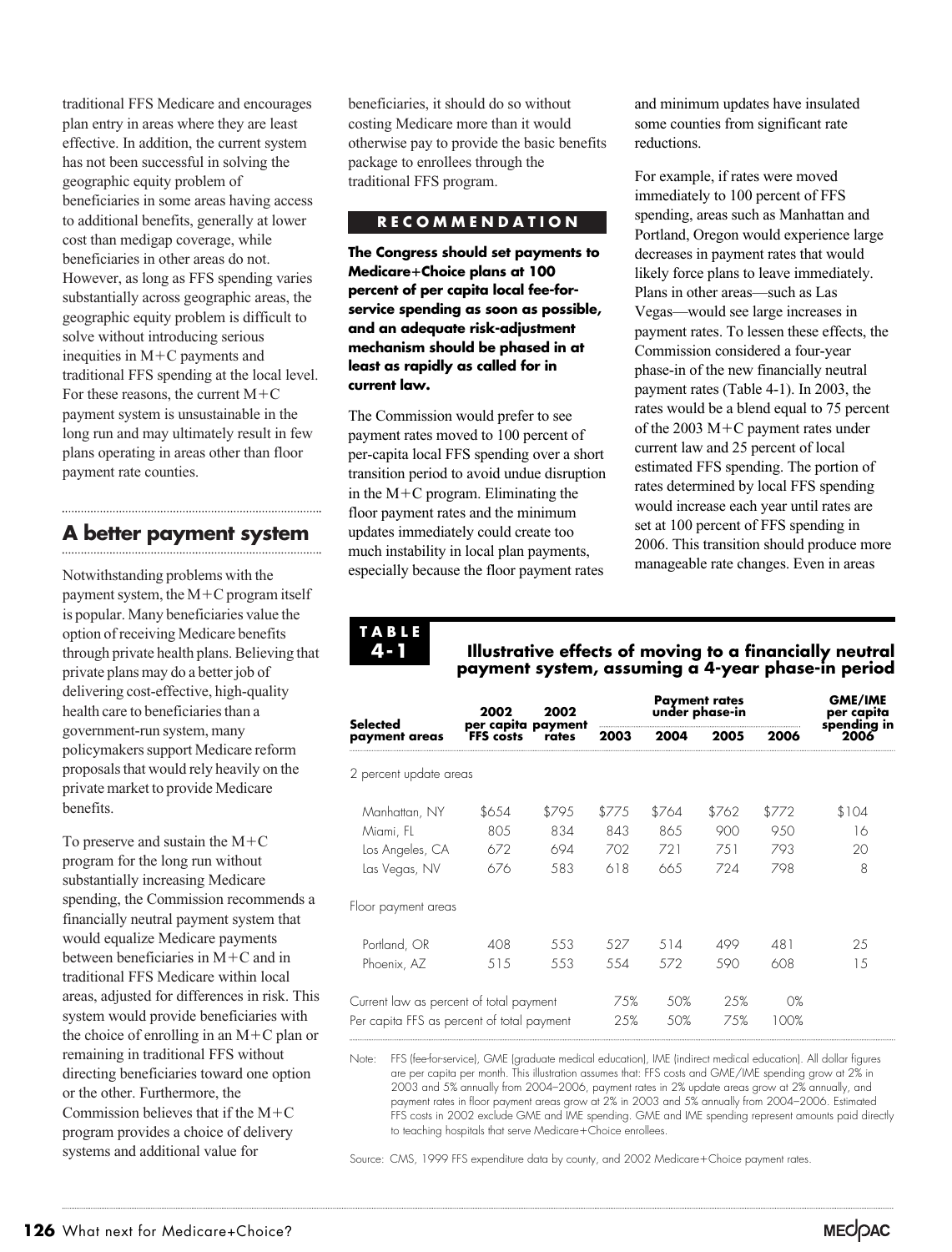#### **A brief history of risk adjustment in Medicare**-**Choice**

The Balanced Budget Act of 1997<br>(BBA) directed the Secretary of<br>Health and Human Services to<br>heain making payments to (BBA) directed the Secretary of Health and Human Services to begin making payments to  $Medicare + Choice (M+C)$  plans on January 1, 2000, using a system that accounts for differences in health status among enrollees. As a first step in meeting the BBA requirement, the Centers for Medicare & Medicaid Services (CMS) began phasing in the principal inpatient diagnostic cost group (PIP-DCG) model on the required date. The PIP-DCG model measures enrollees' health status using their:

- age,
- sex.
- Medicaid status the previous year,
- original reason for eligibility (aged or disabled), and
- principal diagnoses from any hospital inpatient stays in a defined prior 12-month period.

For 2000 through 2003, the Balanced Budget Refinement Act of 1999 and the Medicare, Medicaid, and SCHIP Benefits Improvement and Protection Act of 2000 (BIPA) mandated that the new risk-adjustment system apply to 10 percent of the payment for M-C plans, and that the remaining 90 percent be

based on a demographic model already in use. For 2004, the BIPA specifies that risk adjustment be based on a multiple-site model that uses data from hospital inpatient and ambulatory settings. The BIPA also requires that such a model apply to 30 percent of payments in 2004, and that this percentage be increased annually until it reaches 100 percent in 2007.

Considerable uncertainty exists over the form the risk-adjustment system will take in 2004. Before the BIPA was passed, CMS had plans to replace the PIP-DCG model with a multiple-site model that takes into account diagnoses from physician and hospital outpatient visits as well as hospital inpatient stays. CMS intended for  $M+C$  plans to submit all diagnoses from all hospital inpatient, hospital outpatient, and physician office encounters, as well as data elements that would have made auditing easier and would have allowed for eventual use of encounter data to calibrate the risk-adjustment model. Plans argued that collecting and submitting the full encounter data would be an excessive burden. In response, the Secretary suspended collection of full encounter data from ambulatory sites in May 2001 and

directed CMS to investigate alternative methods that would not require plans to submit full encounter data.

CMS intends to reduce the burden on plans by requiring them to submit only the data elements necessary to run a risk-adjustment model: beneficiaries' identification number, diagnosis codes, beginning and ending dates of service, and type of provider (inpatient, outpatient, or physician's office). CMS is also considering decreasing the burden on plans by reducing the number of diagnoses it will use to riskadjust payments. Plans would be required to submit only information on those diagnoses used in the riskadjustment model, but they would also be allowed to submit information on other diagnoses if they choose. Finally, plans will have flexibility in how they submit the data. They can submit either full encounter forms or summary forms with only the required data elements.

CMS will announce the variables to be used in the risk-adjustment model on or before March 29, 2002. It will announce which multiple-site riskadjustment model it will use on or before January 15, 2003, and will begin using the model to adjust payments beginning January 1, 2004.  $\blacksquare$ 

like Manhattan—which currently has an M-C rate that is \$141 per month above FFS spending—the annual adjustments over the transition period are likely to be \$20 per month or less.

Similarly, the Commission recommends phasing in as quickly as possible a reliable risk-adjustment system to account for the relative health status of beneficiaries in M-C plans and in FFS Medicare. Such a system is necessary for the proper functioning of a financially neutral payment system. If M-C plans were paid

based on the estimated cost of treating average beneficiaries in traditional FFS Medicare without adjusting for the relative health status of  $M+C$  enrollees, plans could be paid too much or too little for the health care needs of their Medicare enrollees. This could give beneficiaries who join M+C plans access to very generous benefits at the expense of other beneficiaries and increase Medicare spending (if plans are paid too much), or it could make it impossible for plans that enroll more costly beneficiaries to operate in Medicare (if plans are paid too little).

However, current risk adjustment—the principal inpatient diagnostic cost group (PIP-DCG) model—does not work well enough to differentiate adequately among beneficiaries based on health status.<sup>6</sup> Therefore, MedPAC continues to support moving to a system, such as one of those currently being considered by the Centers for Medicare & Medicaid Services (CMS), that would include data from some outpatient settings (see text box above). The data do not presently exist to allow us to determine the distributional

<sup>6</sup> MedPAC recently examined these issues in more depth (MedPAC 2000).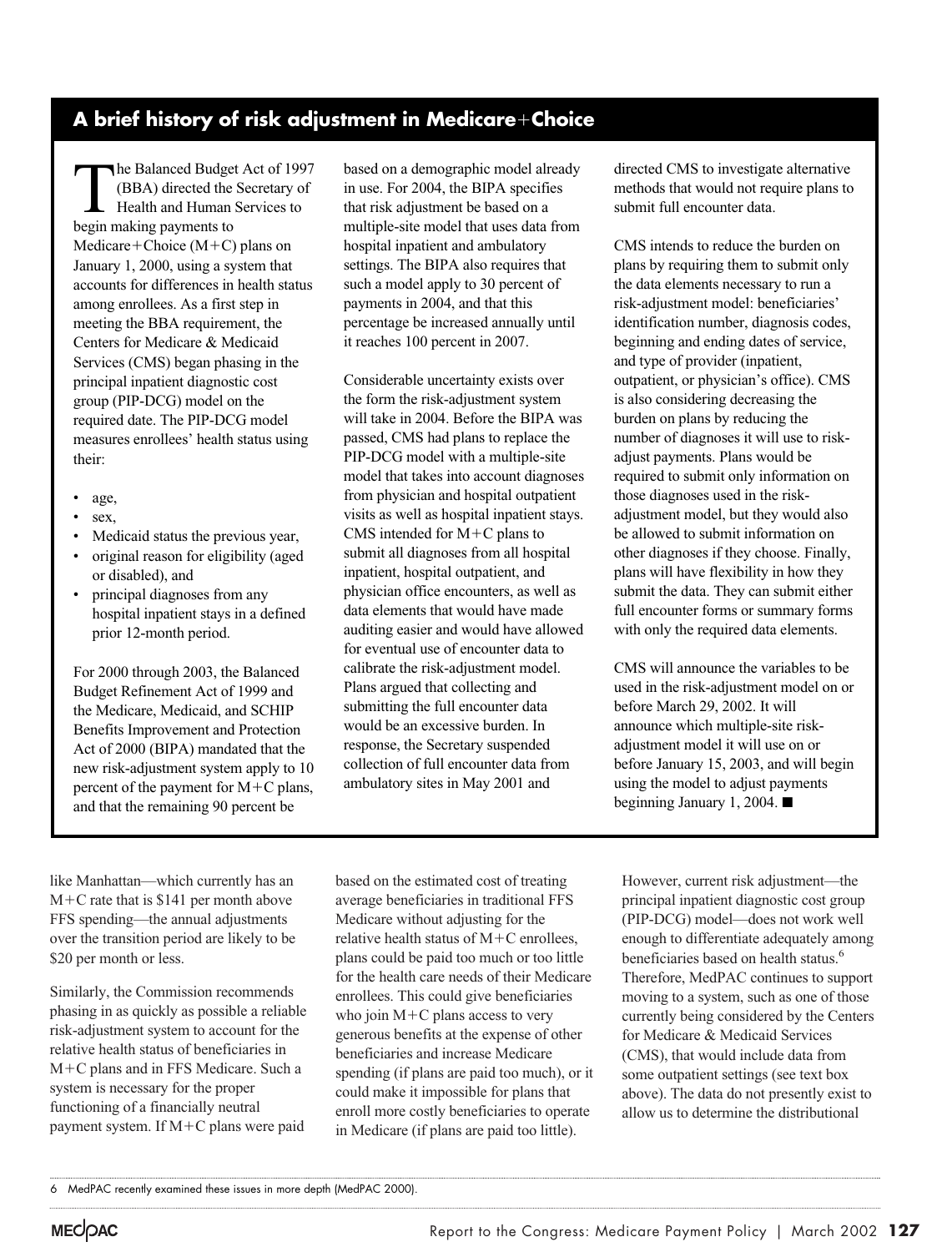consequences of moving to an adequate risk-adjustment system. We believe that some plans probably have healthier-thanaverage populations of enrollees and that other plans probably have less healthy enrollee populations, but whether use of a more accurate risk-adjustment system would ultimately result in an increase or a decrease in plan payments, on average, is uncertain.<sup>7</sup>

In addition to risk adjustment, Medicare faces three technical issues in setting rates: the appropriate size of payment areas, how to treat the interaction of the Medicare program with spending on behalf of beneficiaries who are also eligible for benefits through the departments of Defense and Veterans Affairs, and how to account for payments related to graduate medical education (GME). The first two issues have been raised in previous reports by MedPAC and one of MedPAC's predecessor commissions, the Prospective Payment Assessment Commission (MedPAC 2001, ProPAC 1997); these issues are not discussed here. The Commission believes that the current  $M+C$  payment policy with regard to payments for GME should be continued (see text box, right).

#### **Effects of moving to a financially neutral payment system**

The Commission believes that a financially neutral payment system is a prudent way to preserve and improve the M-C program in the long run. Such a system would improve equity between M-C payments and traditional FFS spending and eliminate unsustainable underpayments and unnecessary overpayments to plans. It would not necessarily improve geographic equity across areas, reduce overall spending, or increase plan choices, but neither will the current M-C payment system.

A financially neutral payment policy would improve equity between  $M+C$ enrollees and traditional FFS beneficiaries

#### **The reduction in Medicare+Choice payments for graduate medical education**

rior to the Balanced Budget Act of 1997 (BBA), payment rates to Medicare health maintenance organizations (HMOs) were based on county-level fee-for-service (FFS) costs, including graduate medical education (GME) and indirect medical education (IME) payments to teaching hospitals (among other payment addons). Thus, plan payment rates were higher in counties where FFS beneficiaries obtained care from teaching hospitals and lower in counties with less use of teaching hospitals.

The Congress changed this policy with the creation of Medicare+Choice (M+C) because some policymakers believed that reflecting GME and IME payments in plan payment rates was inappropriate to the extent that there was a belief that managed care plans used teaching hospitals less often than traditional FFS Medicare and paid them less. Thus, current law requires that M+C payment rates be computed without the GME and IME payments and that these payments be paid by Medicare directly to teaching hospitals for the M+C enrollees they treat. The Congress intended for this change to be phased in over a 5-year period ending in 2002, but GME payments have not been fully removed from M+C payment rates in many areas because the floor payment rates and minimum updates have prevented rates from declining.

within local payment areas. By design, the Medicare program would spend the same risk-adjusted amount for M-C enrollees and beneficiaries in the traditional FFS program within each local market, something that is not true under the current M-C payment system.

However, teaching hospitals began receiving some GME payments from Medicare immediately after implementation of the BBA and will receive the full amount of the GME payments for M+C enrollees in 2002.

To help ensure that M+C plans have incentives to direct enrollees to use teaching hospitals when appropriate, the Commission supports excluding GME and IME payments from plan payment rates. This exclusion is sometimes referred to as the carveout. In the absence of a carve-out, M+C plans would receive additional payments that could be used to pay for the higher cost of care in teaching hospitals, but they might elect instead to contract with community hospitals and use the additional funds for other purposes, including additional benefits. Continuing the carve-out, however, allows teaching hospitals to compete with lower-cost community hospitals. Under the carve-out, teaching hospitals only receive the additional GME and IME payments directly from Medicare if they treat M+C enrollees; they therefore have incentives to lower their rates to encourage plans to contract with them. If teaching hospitals' rates are competitive with those of community hospitals, plans have an incentive to use teaching hospitals when their enrollees would benefit from the care that teaching hospitals provide.  $\blacksquare$ 

Beneficiaries would be free to choose between enrolling in an M-C plan or remaining in traditional FFS Medicare, without Medicare paying more for either.

A financially neutral payment system also would avoid the problem of unsustainable underpayments and unnecessary

<sup>7</sup> CMS analyzed the potential impact of the current risk adjuster, the PIP-DCG, and found that overall plan payments would decrease. However, it is unclear whether any existing risk selection would have changed between then and now as a result of higher plan premiums and less generous benefits.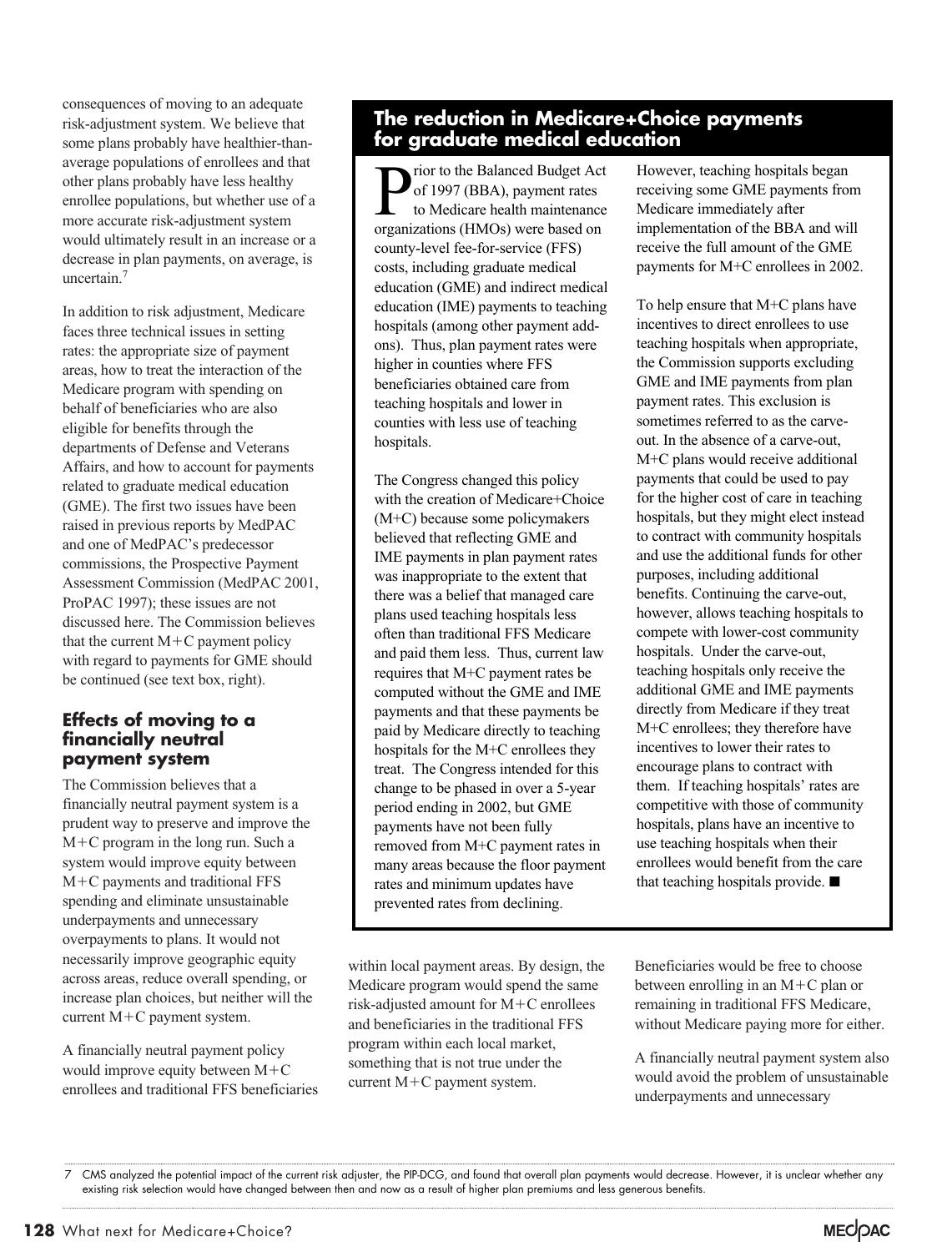overpayments. Plans would be paid what it costs to treat beneficiaries in traditional FFS Medicare and would have incentives to operate in areas in which they could provide services at lower cost than FFS. Similarly, plans would no longer be subsidized for operating in areas where they cannot compete with traditional Medicare.

A financially neutral payment system would not improve geographic equity across areas. Geographic variation in spending in FFS Medicare precludes improving both geographic equity across areas and equity between  $M+C$  payments and traditional FFS spending within local areas at the same time. The Commission believes that changes to  $M+C$  payment rates are the most effective way to improve equity within areas, while changes to FFS payment systems and practice patterns would be needed to improve geographic equity across areas.

It is unclear whether the payment policy MedPAC recommends would change overall spending relative to the current M-C payment system. Eliminating floor payment rates could reduce spending, but payment rates to other areas would increase under a financially neutral payment system. The change in overall payments relative to current spending would depend on the relative magnitudes of the two effects.

Even under the current payment system for M-C, which was designed to encourage choice in more areas of the country, many areas still lack plan choices. Moving to financially neutral payment rates would likely lower M-C payment rates in most areas currently without plans, especially in floor payment areas. Thus, the new rates probably would not result in new plans entering areas that have no plan choices now. However, the system could help to maintain or even increase the choices available in areas where choices already exist.

## **Could competitive bidding improve a financially neutral payment system?**

Some policy analysts suggest that implementing a financially neutral payment system through competitive bidding might encourage greater plan participation, reduce Medicare costs, and improve geographic equity across areas. In evaluating this proposition, we assume the notion of competitive bidding that is embodied in the private market for health insurance. Insurers develop products that differ in the benefits they offer and other characteristics of interest to potential enrollees. Insurers' offerings can be thought of as bids. Buyers—in this case, beneficiaries—face different prices for the different offerings and make tradeoffs among price, quality, and convenience when choosing to enroll in a particular plan.

In fact, many elements of this form of competitive bidding already exist in the M-C program. Plans compete against one another on the basis of supplemental benefits and premiums. They also compete against the FFS Medicare program (often combined with medigap), although they are sometimes limited in the ways in which they can compete. For example, M-C organizations currently cannot offer plans that are less expensive than traditional FFS Medicare; they may only offer plans with richer benefits. This means that M+C enrollees are required to pay the same Part B premium as beneficiaries who remain in traditional FFS Medicare, even if their  $M+C$  plan would like to charge them less and offer fewer supplemental benefits. A provision in the BIPA takes effect in 2003 that will ease this restriction and will allow plans to refund all or part of the Part B premium to their enrollees.

However, current law differs significantly from most models of competitive bidding in that market competition does not affect the government contribution to  $M+C$  plan payments. (The payment an  $M+C$  plan receives for each enrollee is the

government contribution, typically referred to as the  $M+C$  payment rate, plus any additional premium the plan charges beneficiaries.) Some proponents suggest that using competitive bidding to set the government contribution could help lower overall program costs. For example, if some plans bid lower than traditional FFS Medicare, and if beneficiaries choose lower-cost plans to avoid paying the additional costs of more expensive plans, then overall Medicare spending could be reduced.

#### **An illustrative model of competitive bidding**

In this section, we analyze an illustrative model of competitive bidding and examine how the results could be generalized to other system options. Although there are many possible models for competitive bidding, the Commission has focused on those that would be compatible with a financially neutral payment system (which we define as one that requires the government's contribution in a local area to be equal for beneficiaries in  $M+C$  plans and those in traditional FFS Medicare). We also assume that the benefit packages on which plans bid would be the same in traditional Medicare and  $M+C$  plans. We made this assumption to avoid the question of how to distinguish differences in plan costs from differences in benefits. If plans were allowed to bid on different packages, it would be difficult to determine which benefits the government contribution was actually supporting.

In our illustrative model, plans' bids would be based on the basic Medicare benefits package, although they might be able to offer richer benefits. (Plans do this now when they submit their adjusted community rate proposals, which report the benefits they offer and the premiums and copayments they charge.) Traditional FFS Medicare would be one of the plans in the market, and its bid would equal estimated FFS costs in the local area. Other plans would be free to bid whatever they wanted to provide the defined set of benefits. The amount of the government contribution to plan payments in each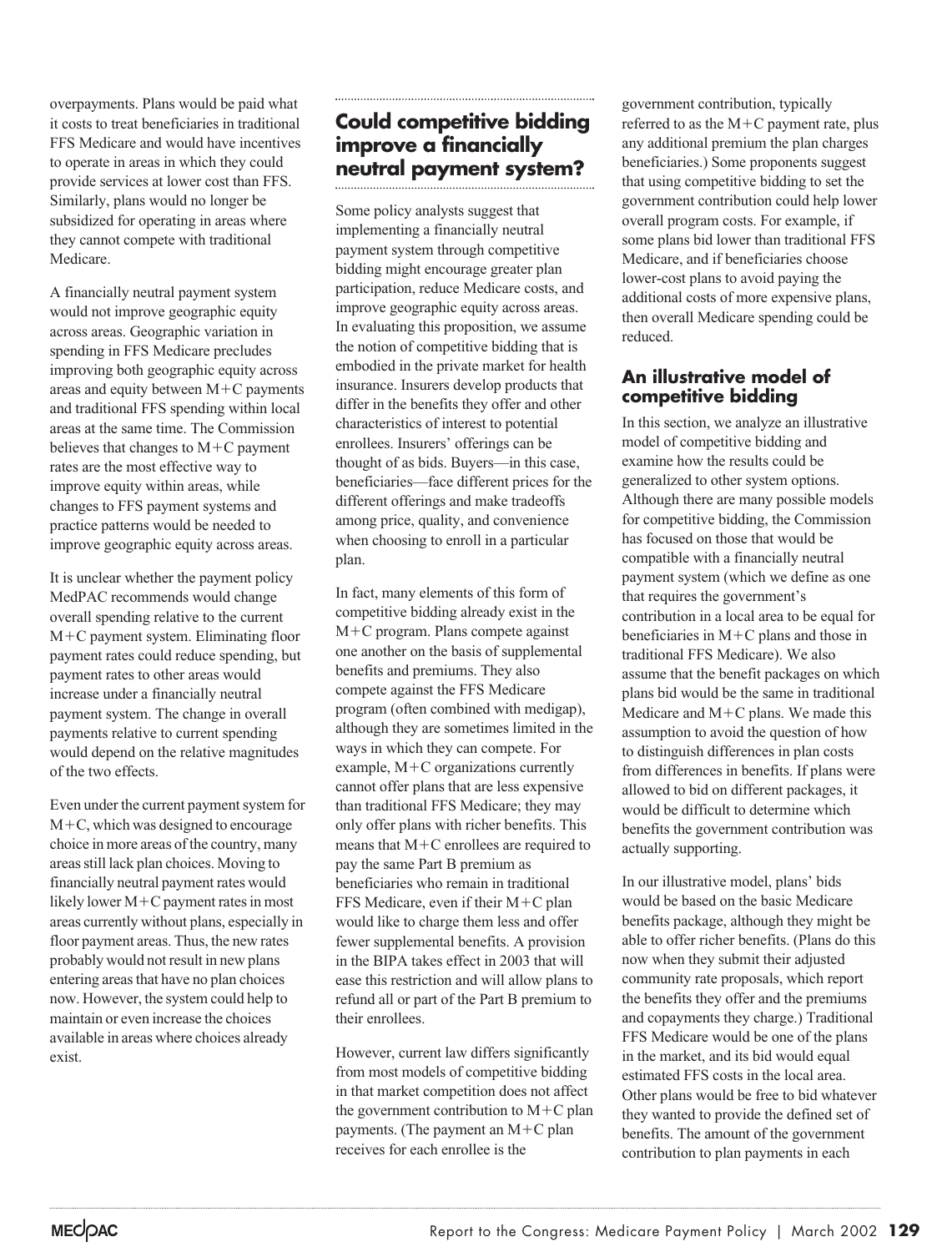local area could be determined in a number of ways. For example, it could be based on the lowest bid, the average bid, or some percentage above the lowest bid. However, because traditional FFS Medicare would submit a bid and because we focus on models which are consistent with a financially neutral payment policy, we assume the government contribution would never exceed local costs for traditional FFS Medicare.

Two different types of local markets would exist under this competitive bidding model: those with only traditional FFS Medicare and those with traditional FFS Medicare and at least one private alternative. In markets with only traditional Medicare, the government contribution would be equal to local estimated FFS costs, as it is under current law, and beneficiaries would pay the Part B premium, as they do now (Table 4-2).

In markets with at least one alternative to traditional Medicare, the government contribution could be set in any number of ways. In Table 4-3, we illustrate a market that has at least one  $M+C$  plan, in addition to traditional Medicare. We assume that the government contribution for market B has already been chosen, using any of the possible methods, and that M-C plan X's bid happens to equal the government contribution, which in this case is lower than traditional FFS Medicare's bid. Beneficiaries living in this market who choose to remain in traditional Medicare would have to pay the Part B premium plus the difference between the cost of traditional Medicare and the government contribution. For example, if expected costs were \$500 under traditional Medicare and the government contribution were set at \$450, beneficiaries choosing to remain in traditional Medicare would pay the \$54 Part B premium plus \$50 (Table 4-3). Beneficiaries enrolling in plans with higher bids would pay the Part B premium plus an additional premium equal to the difference between their plan's bid and the government contribution. (Additional premiums collected from beneficiaries could be used to lower the national Part B premium, increase the level of benefits in

### **TABLE 4-2**

## **Payments under illustrative competitive bidding model**

| Markets                                                     | Medicare pays                               | <b>Beneficiary pays</b>                                                                                                                      |
|-------------------------------------------------------------|---------------------------------------------|----------------------------------------------------------------------------------------------------------------------------------------------|
| Market with traditional FFS only                            | providers as usual in FFS                   | Part B premium only                                                                                                                          |
| Market with traditional FFS plus<br>1 or more private plans | providers as usual in FFS                   | Part B premium                                                                                                                               |
|                                                             | government contribution to<br>private plans | Plus<br>- people in plans with bids<br>above the government<br>contribution pay the<br>difference between bid and<br>government contribution |
|                                                             |                                             | - people in FFS pay the<br>difference (if any) between<br>expected local FFS costs and<br>government contribution                            |
| Note: FFS (fee-for-service).                                |                                             |                                                                                                                                              |

**TABLE 4-3**

**How rates and premiums would be set in the illustrative competitive bidding model, in markets with only the traditional fee-for-service plan available and in markets with an alternative lower-cost Medicare**-**Choice plan**

| Markets              | Plan bid | Government<br>contribution | <b>Beneficiary</b><br>premium |
|----------------------|----------|----------------------------|-------------------------------|
| Market A             |          |                            |                               |
| Traditional FFS plan | \$510    | \$510                      |                               |
| Market B             |          |                            |                               |
| Traditional FFS plan | 500      | 4.50                       | $54 + 50$                     |
| $M+C$ plan $X$       | 150      | 450                        | 54                            |
|                      |          |                            |                               |

Note: M-C (Medicare-Choice). FFS (fee-for-service). Illustrative market A has only traditional FFS Medicare as an option. Illustrative market B has traditional FFS Medicare and at least one M-C plan alternative. The traditional FFS plan's bid is set equal to traditional FFS plan costs in the local market. The government contribution has already been set at \$450 in market B. \$54 is the 2002 Medicare Part B premium.

the standard benefit package, or lower the overall cost of the Medicare program to taxpayers.) Beneficiaries enrolled in M-C plan X would pay no additional premium beyond the Part B premium because the plan's bid would be equal to the government contribution.

#### **Effects of moving to competitive bidding**

This section compares outcomes under the illustrative competitive bidding model with the current  $M+C$  payment system and a financially neutral payment system that does not use competitive bidding based on the criteria introduced earlier in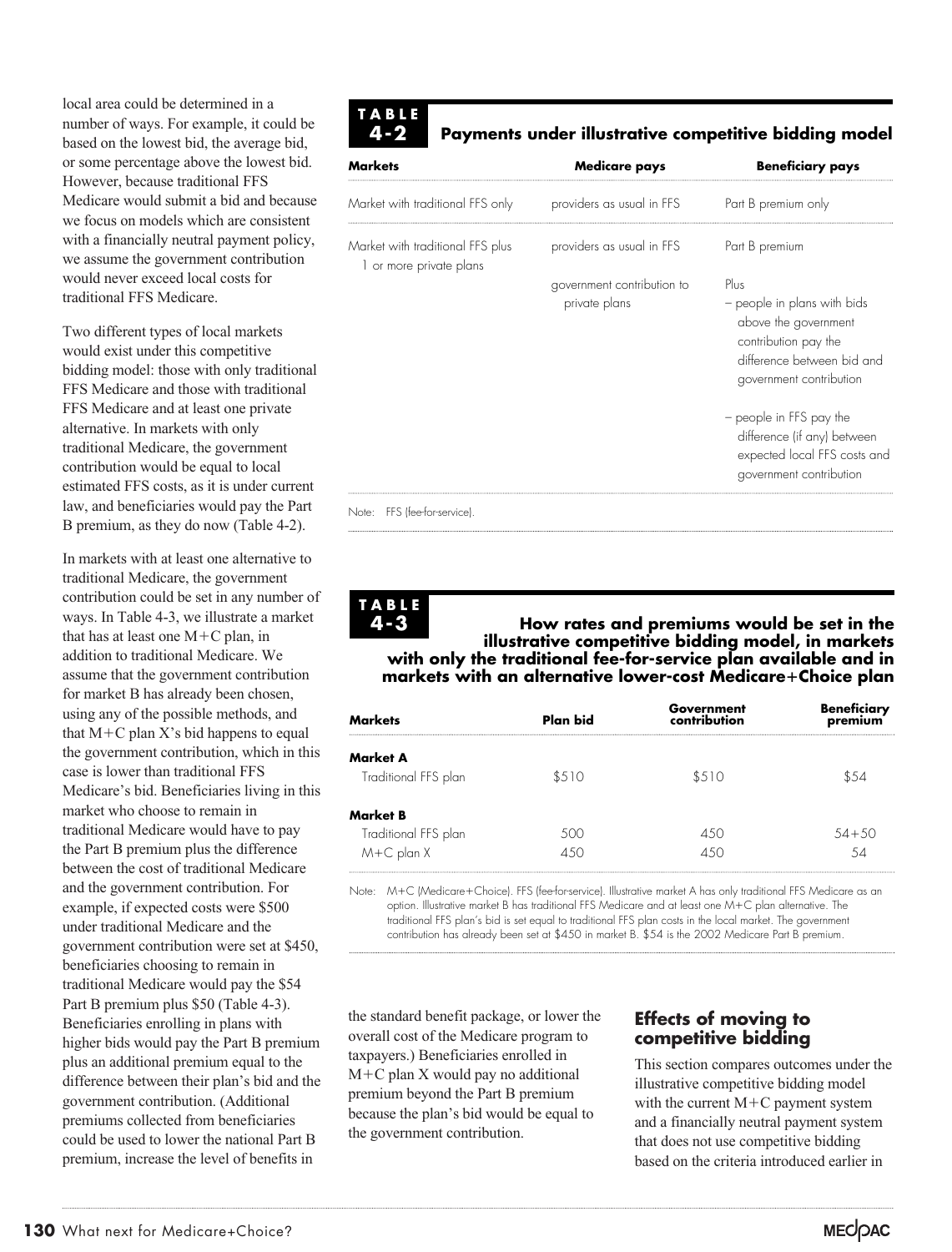this chapter: geographic equity across areas, choice of plans, and overall spending.

The illustrative competitive bidding model would offer a different sense of geographic equity across areas than either the current M-C system or a financially neutral payment system without competitive bidding. All beneficiaries nationwide would have access to a basic benefit package (not necessarily provided through traditional FFS Medicare) at the same Part B premium, and would have to pay more if they wanted to join a more costly plan. This differs substantially from the current situation: all beneficiaries nationwide have access to traditional FFS Medicare at the same Part B premium, and beneficiaries in some areas have access to plans with extra benefits for no additional premium. Because the illustrative model adheres to the financially neutral payment policy, equity between M-C enrollees and traditional FFS beneficiaries in each local market would be improved.

Would setting the government contribution using the illustrative competitive bidding model expand choice of plans? Unless the model allowed the government contribution to exceed the expected local costs of traditional FFS Medicare (which would violate the policy of financial neutrality), plans would have no greater incentive to participate than they would under a financially neutral payment system without competitive bidding. In areas with no plans, a plan that was not already participating would still be unlikely to participate, given that rates could only be lowered under our illustrative model relative to financial neutrality without competitive bidding. In areas with alternatives to traditional FFS Medicare, the fact that beneficiaries would have to pay more to remain in traditional FFS Medicare could encourage more beneficiaries to enroll in  $M+C$  plans and create opportunities for additional plans to compete in these areas. However, a recent study using a simulation model to predict the outcomes of different competitive bidding models concluded that significantly greater enrollment in M-C

plans is unlikely under any of the models examined (Thorpe and Atherly 2001). The simulations were based on previous studies that found that beneficiaries tend not to switch health plans unless presented with significant financial incentives.

Medicare spending under competitive bidding is difficult to predict because it depends on how the government contribution is set and whether some plans would bid lower than traditional FFS Medicare. Nonetheless, our illustrative model would likely not increase Medicare spending, at any point in time, relative to a financially neutral payment system without competitive bidding. In fact, spending could decrease depending on how the model is structured. For example, the authors of the competitive bidding study cited above estimated that a model with the government contribution set equal to the average bid would generate savings to the Medicare program of close to 10 percent of total Medicare spending (Thorpe and Atherly 2001). Savings would arise primarily from the additional premiums paid by beneficiaries remaining in traditional Medicare, and to some extent from lower government contributions paid to  $M+C$  plans.

#### **Issues with moving to competitive bidding**

Several complications would likely arise in the actual implementation of a competitive bidding model. Because the premiums beneficiaries would pay for traditional FFS Medicare could vary more under a competitive bidding model than they do under the current system, risk selection issues could be more serious. In addition, competitive bidding would change the nature of the Medicare entitlement. Finally, policymakers would need to consider tradeoffs in the actual design of a competitive bidding model.

Adequate risk adjustment would be essential to ensure the stability of traditional FFS premiums in any competitive bidding system like the one we illustrate. Under the current  $M+C$ system, beneficiary premiums for the traditional FFS program are fixed in the

short run. In a competitive bidding system without adequate risk adjustment, however, premiums for traditional FFS Medicare could increase rapidly in some local markets if healthier beneficiaries chose M-C plans and less-healthy beneficiaries stayed in traditional Medicare. Once premiums began to rise, increasing numbers of healthier beneficiaries could decide to trade the broad choice of physicians available in traditional FFS Medicare for less expensive health plan alternatives, further raising the average costs of beneficiaries remaining in the traditional program and perpetuating an unsustainable series of premium increases for traditional Medicare.

In addition, under this illustrative model of competitive bidding, beneficiaries would no longer be entitled to get care through traditional FFS Medicare for the same premium nationwide. Beneficiaries would still be entitled to receive the standard Medicare benefits package, but not necessarily through the broad choice of providers available in traditional FFS Medicare. Beneficiaries would always have the traditional FFS option, but they could be required to pay more for it if less expensive alternatives were available in the market.

Finally, two types of tradeoffs need to be considered in implementing a competitive bidding system in which the government contribution might be lowered and beneficiaries in some areas could be required to pay more to remain in traditional Medicare. One tradeoff is between higher premiums paid by some beneficiaries and cost savings. The savings could be distributed either to taxpayers or to all Medicare beneficiaries nationwide through lower Part B premiums or an improvement in the standard Medicare benefits package. The other tradeoff occurs among geographic areas. In areas of the country where M-C plans currently provide extra benefits at minimal cost, such bargains probably would not exist after implementation of competitive bidding. Beneficiaries in these areas who chose to remain in traditional FFS Medicare would face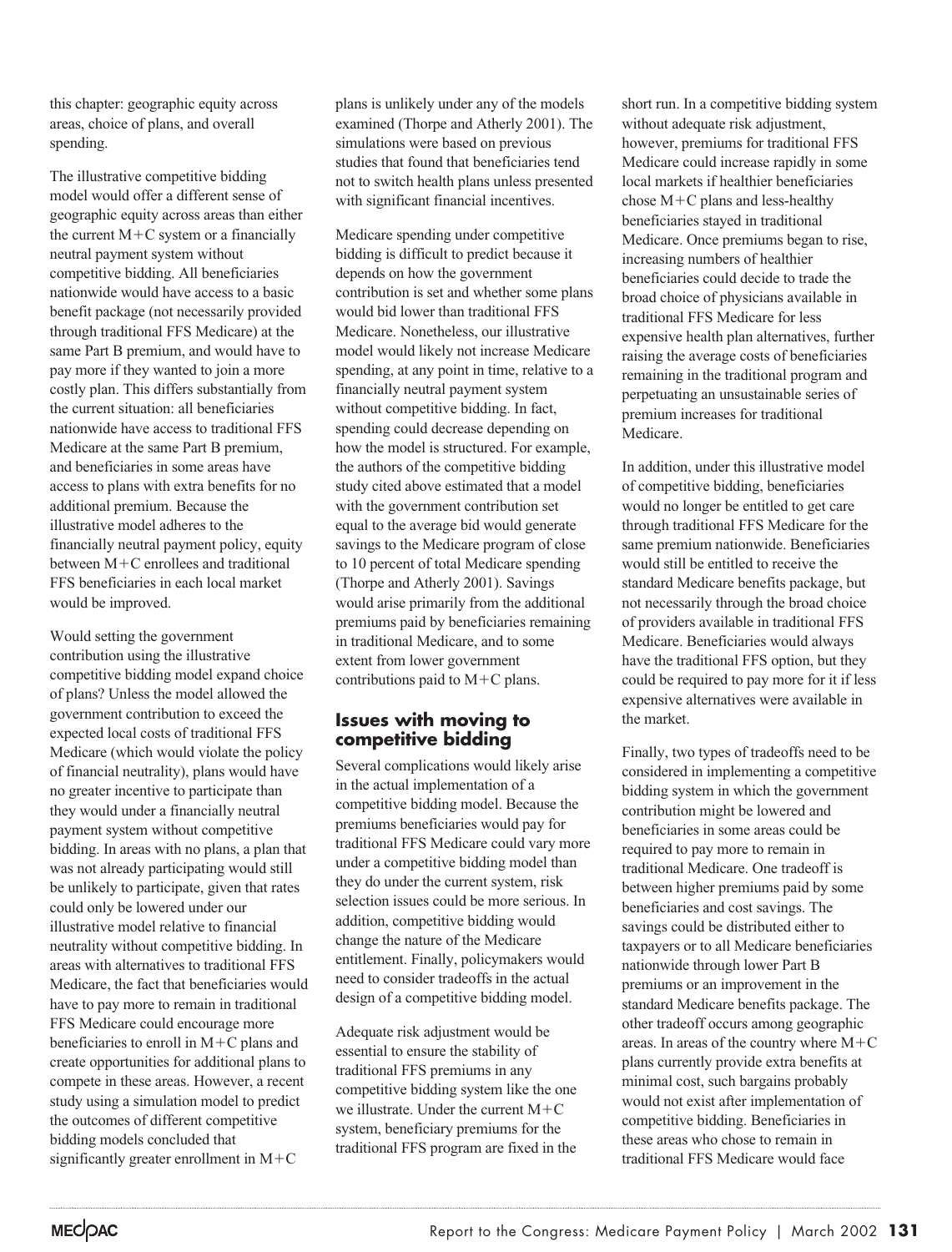additional premiums. Beneficiaries in areas of the country that currently have no M-C plans would either be unaffected or would benefit if overall savings were used to lower Part B premiums or enhance the basic Medicare benefits package.

Overcoming the challenges and reaching a political consensus on these tradeoffs would be difficult. In the meantime, the

Congress should move to a financially neutral payment system, incorporating adequate risk adjustment, as soon as possible without creating undue disruption to the M-C program. It is not necessary to wait to see if competitive bidding will be enacted; the use of competitive bidding to set M-C payment rates would be

compatible with financial neutrality as long as traditional FFS Medicare is included as one of the bidders. Competitive bidding would simply determine the level of the government contribution, and thus could be done at a later time.  $\blacksquare$